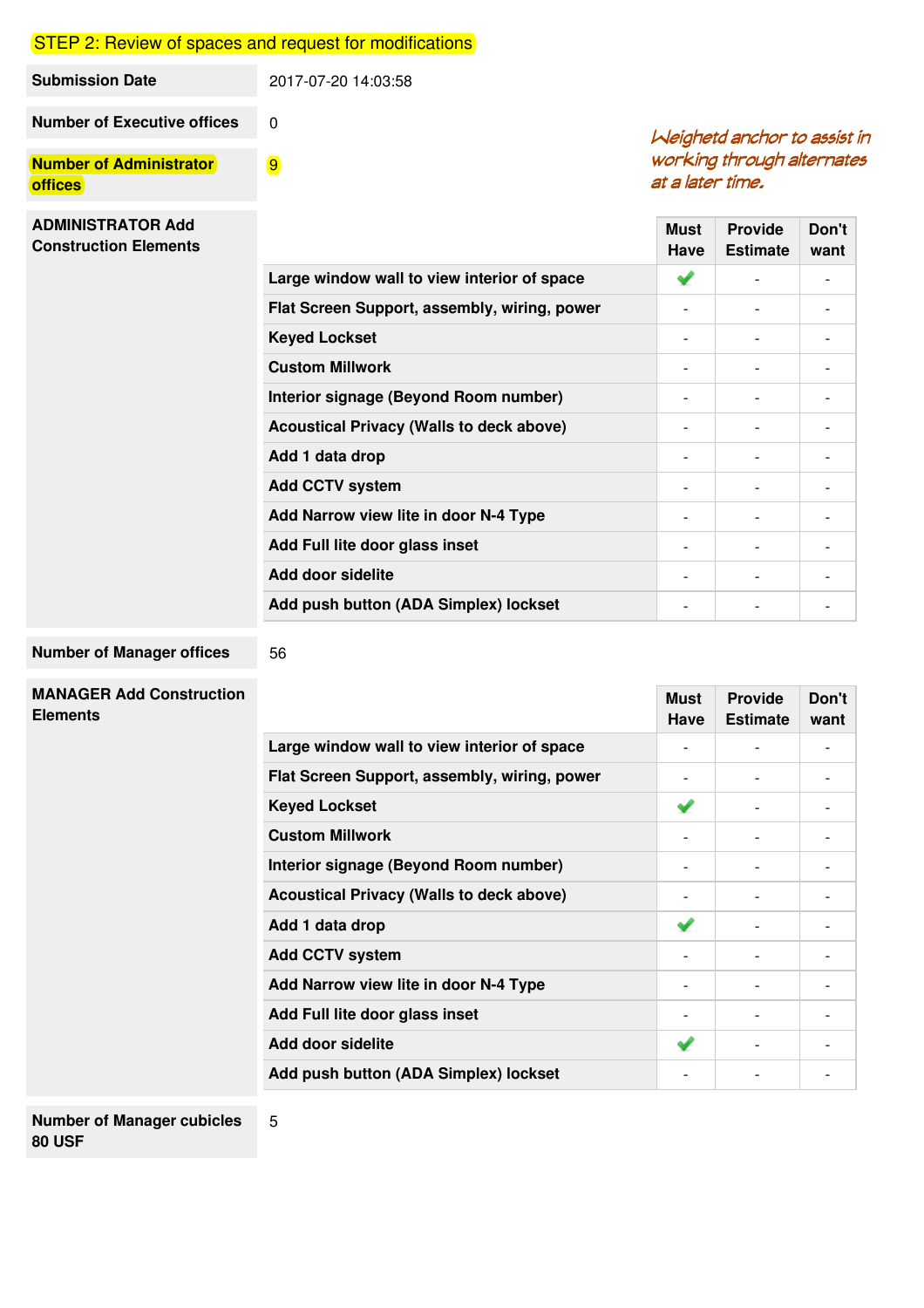| <b>TYPE D MANAGER CUBICLE</b><br><b>Add Construction Elements</b> |                                                 | <b>Must</b><br>Have      | <b>Provide</b><br><b>Estimate</b> | Don't<br>want            |
|-------------------------------------------------------------------|-------------------------------------------------|--------------------------|-----------------------------------|--------------------------|
|                                                                   | Interior signage (Beyond Room number)           | ✔                        |                                   |                          |
|                                                                   | Add 1 data drop                                 | ✔                        |                                   | $\overline{\phantom{a}}$ |
| <b>Number of 64 USF Staff</b><br>cubicles                         | 5                                               |                          |                                   |                          |
| <b>TYPE E STAFF CUBICLE Add</b><br><b>Construction Elements</b>   |                                                 | <b>Must</b><br>Have      | <b>Provide</b><br><b>Estimate</b> | Don't<br>want            |
|                                                                   | Interior signage (Beyond Room number)           | ✔                        | $\overline{\phantom{m}}$          | $\overline{a}$           |
|                                                                   | Add 1 data drop                                 | ✔                        |                                   | $\overline{\phantom{a}}$ |
| <b>RECEPTION Upgrade Interior</b><br><b>Finishes</b>              | <b>Upgrade Flooring</b><br>Security window      |                          |                                   |                          |
| <b>RECEPTION Add</b>                                              | Public ADA toilet                               | Must                     | <b>Provide</b>                    | Don't                    |
| <b>Construction Elements</b>                                      |                                                 | Have                     | <b>Estimate</b>                   | want                     |
|                                                                   | Large window wall to view interior of space     |                          |                                   |                          |
|                                                                   | Flat Screen Support, assembly, wiring, power    | ✔                        | $\overline{a}$                    | $\overline{\phantom{a}}$ |
|                                                                   | <b>Keyed Lock set</b>                           | $\overline{\phantom{a}}$ | $\overline{a}$                    |                          |
|                                                                   | <b>Custom Millwork</b>                          | $\overline{a}$           | $\overline{a}$                    |                          |
|                                                                   | Interior signage (Beyond Room number)           | $\overline{a}$           |                                   |                          |
|                                                                   | <b>Acoustical Privacy (Walls to deck above)</b> |                          | ✔                                 |                          |
|                                                                   | Add 1 data drop                                 | $\blacksquare$           | $\overline{a}$                    |                          |
|                                                                   | <b>Add CCTV system</b>                          | $\overline{\phantom{a}}$ | $\overline{a}$                    | $\overline{\phantom{a}}$ |
|                                                                   | Add Narrow view lite in door N-4 Type           | $\overline{\phantom{a}}$ | $\overline{a}$                    |                          |
|                                                                   | Add Full lite door glass inset                  | $\blacksquare$           | $\overline{a}$                    |                          |

**Add push button (ADA Simplex) lockset** - -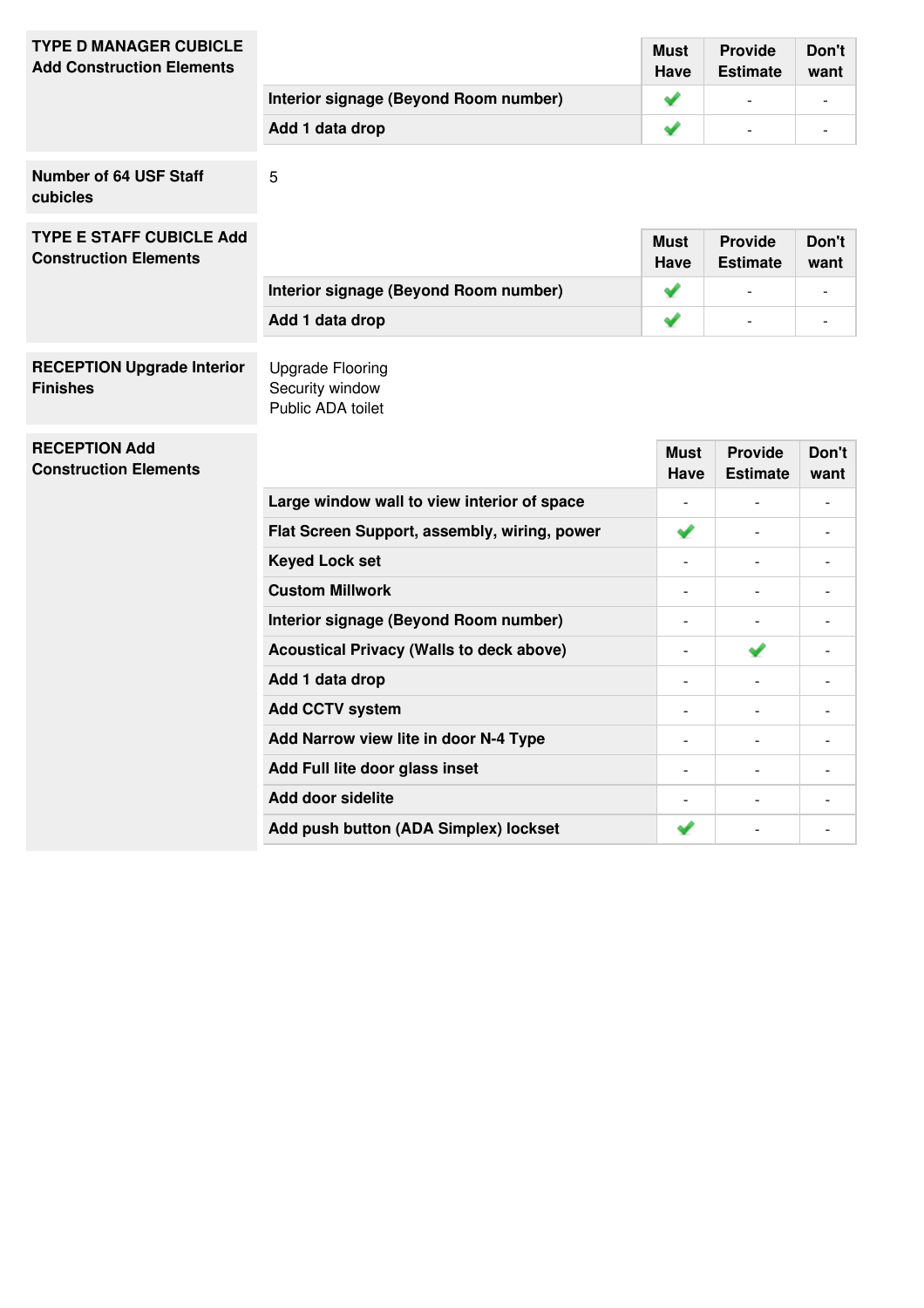| <b>COPY Add Construction</b><br><b>Elements</b>                                                                                                                                      |                                                                                                                                                                    | <b>Must</b><br><b>Have</b> | <b>Provide</b><br><b>Estimate</b> | Don't<br>want            |
|--------------------------------------------------------------------------------------------------------------------------------------------------------------------------------------|--------------------------------------------------------------------------------------------------------------------------------------------------------------------|----------------------------|-----------------------------------|--------------------------|
|                                                                                                                                                                                      | Large window wall to view interior of space                                                                                                                        | ✔                          |                                   | $\overline{a}$           |
|                                                                                                                                                                                      | Flat Screen Support, assembly, wiring, power                                                                                                                       | $\overline{\phantom{0}}$   |                                   | $\overline{a}$           |
|                                                                                                                                                                                      | <b>Keyed Lock set</b>                                                                                                                                              | $\overline{\phantom{0}}$   |                                   | $\overline{a}$           |
|                                                                                                                                                                                      | <b>Custom Millwork</b>                                                                                                                                             | -                          |                                   | $\overline{a}$           |
|                                                                                                                                                                                      | Interior signage (Beyond Room number)                                                                                                                              | $\overline{a}$             | $\overline{a}$                    |                          |
|                                                                                                                                                                                      | <b>Acoustical Privacy (Walls to deck above)</b>                                                                                                                    | $\overline{\phantom{0}}$   | $\overline{\phantom{a}}$          |                          |
|                                                                                                                                                                                      | Add 1 data drop                                                                                                                                                    | $\overline{\phantom{a}}$   |                                   |                          |
|                                                                                                                                                                                      | <b>Add CCTV system</b>                                                                                                                                             | ✔                          |                                   | $\overline{a}$           |
|                                                                                                                                                                                      | Add Narrow view lite in door N-4 Type                                                                                                                              | $\overline{\phantom{0}}$   |                                   | $\overline{a}$           |
|                                                                                                                                                                                      | Add Full lite door glass inset                                                                                                                                     | -                          |                                   |                          |
|                                                                                                                                                                                      | <b>Add door sidelite</b>                                                                                                                                           | $\overline{\phantom{a}}$   | $\overline{\phantom{a}}$          | $\overline{\phantom{0}}$ |
|                                                                                                                                                                                      | Add push button (ADA Simplex) lockset                                                                                                                              | $\overline{a}$             | $\overline{a}$                    | $\overline{a}$           |
| CONFERENCE ROOM 10 $\sim$ 12<br><b>Persons Upgrade Interior</b><br><b>Finishes</b><br>CONFERENCE ROOM 10 $\scriptstyle\sim$ 12<br><b>Persons Upgrade Interior</b><br><b>Finishes</b> | <b>Upgrade Flooring</b><br><b>Upgrade Ceiling</b><br>Upgrade lighting<br>Trim or moldings<br><b>Upgrade Flooring</b><br><b>Upgrade Ceiling</b><br>Upgrade lighting |                            |                                   |                          |
| <b>CONFERENCE ROOM 10 12</b><br><b>Persons Add Construction</b>                                                                                                                      |                                                                                                                                                                    | <b>Must</b>                | <b>Provide</b>                    | Don't                    |
| <b>Elements</b>                                                                                                                                                                      | Large window wall to view interior of space                                                                                                                        | <b>Have</b>                | <b>Estimate</b>                   | want                     |
|                                                                                                                                                                                      |                                                                                                                                                                    | ✔                          |                                   | $\overline{\phantom{a}}$ |
|                                                                                                                                                                                      | Flat Screen Support, assembly, wiring, power                                                                                                                       | -                          |                                   |                          |
|                                                                                                                                                                                      | <b>Keyed Lock set</b>                                                                                                                                              | -                          | $\overline{\phantom{0}}$          |                          |
|                                                                                                                                                                                      | <b>Custom Millwork</b>                                                                                                                                             | $\overline{\phantom{0}}$   |                                   |                          |
|                                                                                                                                                                                      | Interior signage (Beyond Room number)                                                                                                                              | -                          |                                   |                          |
|                                                                                                                                                                                      | <b>Acoustical Privacy (Walls to deck above)</b>                                                                                                                    | $\overline{a}$             | ✔                                 |                          |
|                                                                                                                                                                                      | Add 1 data drop                                                                                                                                                    | -                          |                                   |                          |
|                                                                                                                                                                                      | <b>Add CCTV system</b>                                                                                                                                             | $\overline{a}$             |                                   |                          |
|                                                                                                                                                                                      | Add Narrow view lite in door N-4 Type                                                                                                                              | ✔                          | $\overline{\phantom{a}}$          |                          |
|                                                                                                                                                                                      | Add Full lite door glass inset<br>Add door sidelite                                                                                                                | $\overline{\phantom{a}}$   |                                   |                          |
|                                                                                                                                                                                      |                                                                                                                                                                    | $\overline{a}$             |                                   |                          |
|                                                                                                                                                                                      | Add push button (ADA Simplex) lockset                                                                                                                              | $\overline{a}$             | $\overline{\phantom{0}}$          | $\overline{a}$           |
| <b>COMMAND CENTER ROOM</b><br>20+ Persons Upgrade Interior<br><b>Finishes</b>                                                                                                        | <b>Upgrade Flooring</b><br>Upgrade lighting<br>Projection Screen<br>M/F Rest rooms<br><b>MF Showers</b>                                                            |                            |                                   |                          |